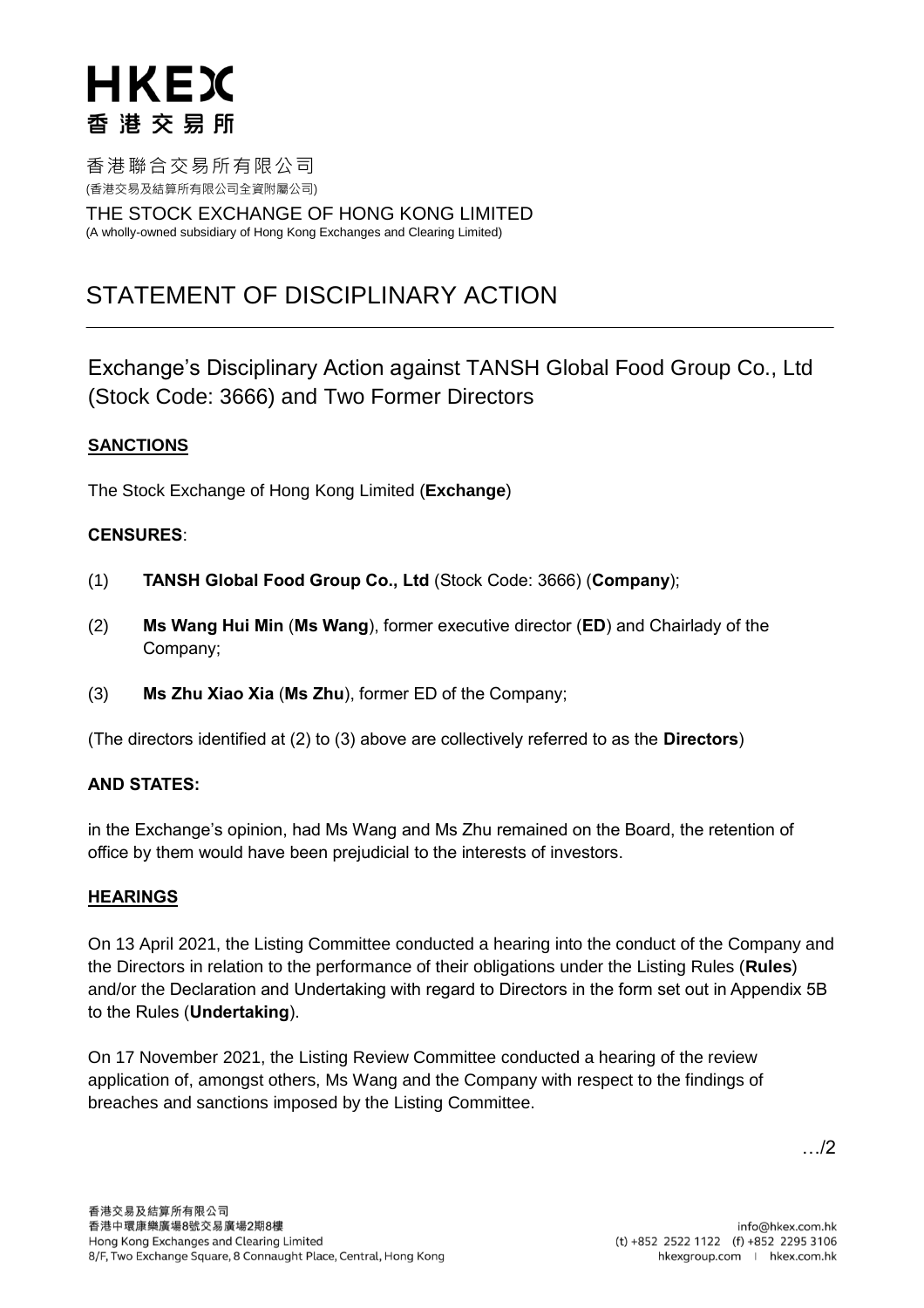# **HKEX** 香港交易所

# **SUMMARY OF FACTS**

Between November 2017 and December 2018, the Company entered into four groups of transactions (comprising advances to entities and procurement transactions) with its connected persons, being companies in which Ms Wang and Ms Zhu were the controlling shareholders or joint owners, or which were controlled by Ms Wang (**Transactions**).

The advances comprised 44 interest-free and collateral-free fund transfers in the total sum of over RMB386.7 million. The procurement transactions involved the Company's purchase of pre-packed food in an aggregate amount of RMB4.1 million between 2018 and February 2019. The Transactions, especially the advances, exposed the Company to significant financial risks.

The Transactions constituted advances to entities, financial assistance, notifiable transactions and/or connected transactions. The Company failed to comply with the written agreement, notification, announcement (including, among other information, details required under Rule 13.15), circular and/or independent shareholders' approval requirements under the Rules. It only initially announced 40 of the Transactions on 31 March 2019, and the remaining four on 14 December 2020. The Company admitted the Rule breaches.

Ms Wang and/or Ms Zhu approved the Transactions. Ms Zhu asserted that she was only aware of the remaining four Transactions after the Company announced them on 14 December 2020.

## **LISTING RULE REQUIREMENTS**

Rule 13.13 requires issuers to announce as soon as reasonably practicable details of any advance to an entity which exceeds 8 per cent under the assets ratio.

Rules 14.34, 14.38A and 14.40 impose notification, announcement, circular and shareholder approval requirements on discloseable and major transactions.

Rules 14A.34, 14A.35, 14A.36 and 14A.46 require issuers to comply with the written agreement, announcement, circular and/or independent shareholder approval requirements for continuing connected transactions.

Under Rule 3.08, the board of directors of an issuer is collectively responsible for its management and operations. In particular, Rule 3.08 provides that the directors must:

- (a) act honestly and in good faith in the interests of the issuer as a whole (Rule 3.08(a));
- (b) act for proper purpose (Rule 3.08(b));
- (c) be answerable to the issuer for the application and misapplication of its assets (Rule 3.08(c));
- (d) avoid potential and actual conflicts of interest and duty (Rule 3.08(d));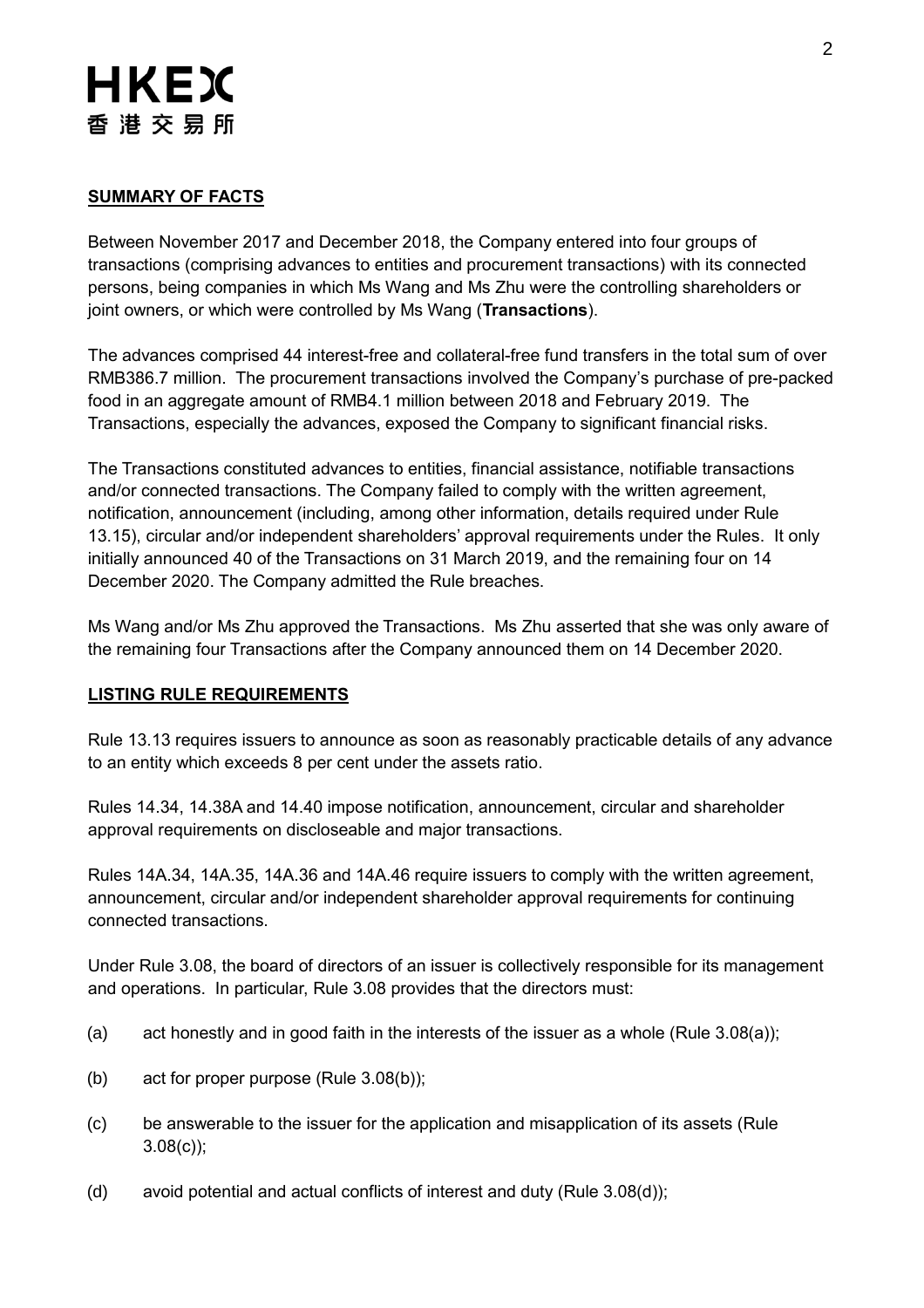# HKEX 香港交易所

(e) apply such degree of skill, care and diligence as may reasonably be expected of a person of his knowledge and experience and holding his office within the issuer (Rule 3.08(f)). The Note to Rule 3.08(f) provides that directors must take an active interest in the issuer's affairs and must follow up anything untoward that comes to his attention.

Pursuant to the Undertaking, each director is required to comply to the best of his ability, and to use his best endeavours to procure the issuer's compliance, with the Rules.

# **FINDINGS OF BREACH**

The Exchange found as follows:

- (1) The Company breached Rules 13.13, 14.34, 14.38A, 14.40, 14A.34, 14A.35, 14A.36 and 14A.46 and its interests were seriously jeopardised by the Transactions.
- (2) Ms Wang and Ms Zhu breached (i) Rules 3.08(a) to (d) and (f), (ii) their Undertakings to comply with the Rules to the best of their ability, and (iii) their Undertakings to use their best endeavours to procure the Company's compliance with the Rules. They failed to ensure that the Company maintained an effective internal control system to monitor and handle advance to entities and notifiable and connected transactions.
- (3) The failure by Ms Wang and Ms Zhu to discharge their duties under Rule 3.08 and their Undertakings was wilful and/or persistent in the light of the following circumstances:
	- (a) Both of the Directors must or should have been aware of the advances and that the advances were to entities connected to them. Ms Wang's conduct in applying the Company's assets was at the very least wholly reckless.
	- (b) The advances were connected transactions. The Company derived no commercial benefit from them, but the counterparties did. Further, Ms Wang and Ms Zhu did not declare their interests in the Transactions. Ms Zhu abused her authority for the sole benefit of Ms Zhu and/or Ms Wang's entities, and Ms Wang's conduct given her obvious conflicts of interest could not be regarded as in the best interests of the Company or for a proper purpose. Both of the Directors put the Company's interests at risk.
	- (c) The advances took place from 16 November 2017 to 27 December 2018. Ms Wang and/or Ms Zhu approved those transactions without:
		- (i) escalating any of the transactions to the Board for their information, and consideration and/or discussion on Rule compliance;
		- (ii) dealing with the possible Rule implications such as seeking professional advice; and